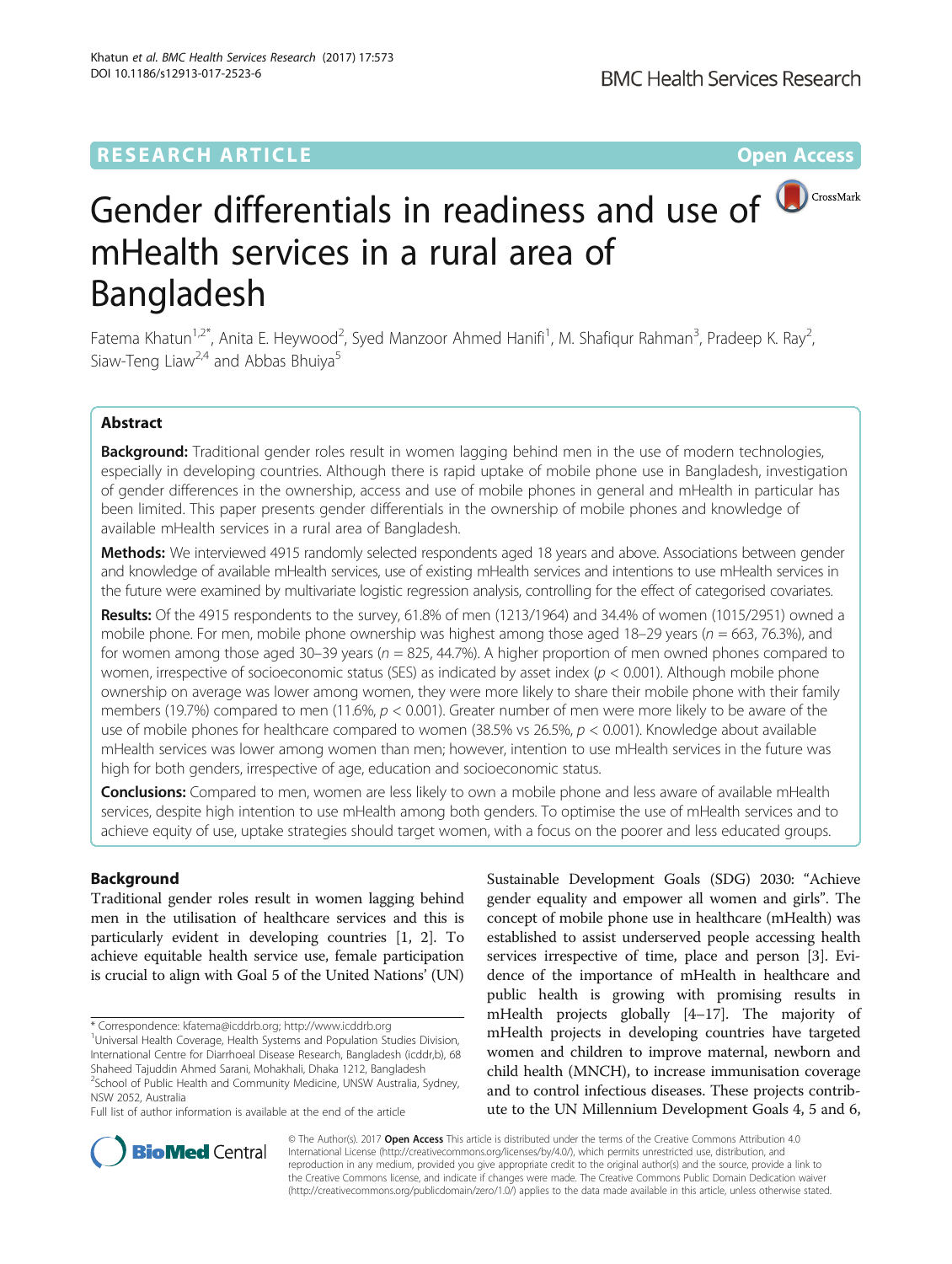which now will be continued with Sustainable Development Goal 3: "Ensure healthy lives and promote wellbeing for all at all ages" [[4, 10, 14, 15, 17](#page-9-0)–[24](#page-9-0)]. Utilisation of any healthcare service is associated with its physical accessibility [\[25, 26\]](#page-9-0); in the case of mHealth services, access to mobile phones and phone capabilities are essential. However, a study conducted in countries in Asia and Africa found women were disadvantaged in terms of access to mobile phones, use of mHealth services and mobile internet use, with an overall higher technology illiteracy barrier than men [\[27\]](#page-9-0).

The 'Striving and surviving: exploring the lives of women at the base of pyramid' report by the GSMA mWomen program in 2012 found that the gender differentials in mobile phone ownership is profound in the lowest income group [\[27](#page-9-0)]. Due to social, economic and cultural gaps, it is now evident that worldwide compared to men, women are 21% less likely to own a mobile phone [\[28](#page-9-0)]. In Kenya, men were predominant in the mobile phones ownership (1.7 times) and SMS use (1.6 times) compared to women [[29\]](#page-9-0). In the majority of families in developing countries, husbands are the main users and owners of mobile phones. According to the GSMA mWomen report, the majority (72%) of married women stated that their husbands would not allow them to own a mobile phone; of the married women who owned phones, 82% of them believed that it makes their husbands more suspicious. Overall, the husband is most likely to get the first mobile phone in a family of lower socioeconomic status [\[27](#page-9-0)]. It is therefore important to investigate the role of the husband or the head of the household in facilitating or restricting the access of women to mobile phones. A recent study in Bangladesh analysed mobile phone ownership in households from 2009 to 2011 in a rural area and showed that overall ownership is increasing over time and the equity gap is starting to dissipate [[30\]](#page-9-0). However, in households in the lowest socioeconomic strata, women with primary education or jobs without formal education are least likely to own a mobile phone [[30\]](#page-9-0).

The importance of women being involved in decision making for healthcare-seeking has been studied previously [\[31](#page-9-0), [32](#page-9-0)]. Maternal health services are underutilised in disadvantaged populations where these services are needed the most. Available healthcare services are underutilised due to economic, educational and gender power relations [[33\]](#page-9-0). Ahmed et al. (2010) investigated the relationships between women's socioeconomic status, educational qualification and empowerment status and the utilisation of maternal health services. They found that women with higher empowerment scores are more likely to use modern contraception, antenatal care, and have a skilled attendee during childbirth [[33\]](#page-9-0). Lower infant and child mortality, better child nutrition, lower fertility rates and protection against abuse were observed among women of higher socioeconomic status [[34](#page-9-0)–[37](#page-9-0)]. It is therefore important to empower women for decision making about healthcare and encourage them to seek and utilise available services.

In recent years, coverage and reach of mobile phones have created huge potentials for reducing maternal health disparity in terms of cost and inadequate health infrastructure [\[27\]](#page-9-0). However, disparities in access to mobile technologies exist not only due to gender, but also due to education level, socioeconomic status and geographic location in developing countries [[38, 39\]](#page-9-0). Like other developing countries, in Bangladesh uptake of mobile phones is increasing sharply and more than 20 mHealth services are available around the country [\[40\]](#page-9-0). It is important to explore the uptake of mHealth services among women by age group, education level and socioeconomic status. A systematic analysis of the gender gap is needed to understand community readiness for mHealth. This study aimed to examine gender differences in awareness of mobile phone use for healthcare services and knowledge of available mHealth services. Irrespective of the status of mobile ownership, the study also aimed to explore gender differences in their future intention to use mHealth. The importance and implications of the results may guide mHealth program planners and policy makers in developing mHealth policies and implementation that lead to equitable ownership and use of mHealth, in particular, strategies to enable access to mobile technology by the world's most vulnerable women.

## Methods

## Study site, sample size and data collection

This study was conducted in a rural sub-district of Bangladesh named Chakaria situated in the southeastern part of Bangladesh. Since 1999, International Centre for Diarrhoeal Disease Research, Bangladesh (icddr,b) has been maintaining a Health and Demographic Surveillance System (HDSS) to capture demographic events [[41\]](#page-10-0). This analysis used data from a large survey conducted in the Chakaria HDSS between November 2012 and April 2013 [[42\]](#page-10-0). Chakaria HDSS covers 20,124 households which is habituated by 62,458 adult households' members. Among them, 5152 study participants (2188 adult males and 2964 adult females) were randomly chosen for this survey [[43\]](#page-10-0).

Sampling frames were stratified by age groups (18– 29 years, 30–39 years, 40–49 years, and 50+ years) and gender (male, female). We used 50% value for sample size calculation separately for age groups and gender to estimate the proportion of respondents with knowledge of available mHealth services, using tele-consultation services and attitude towards use of mHealth in future with 95% confidence. For each age group, sample size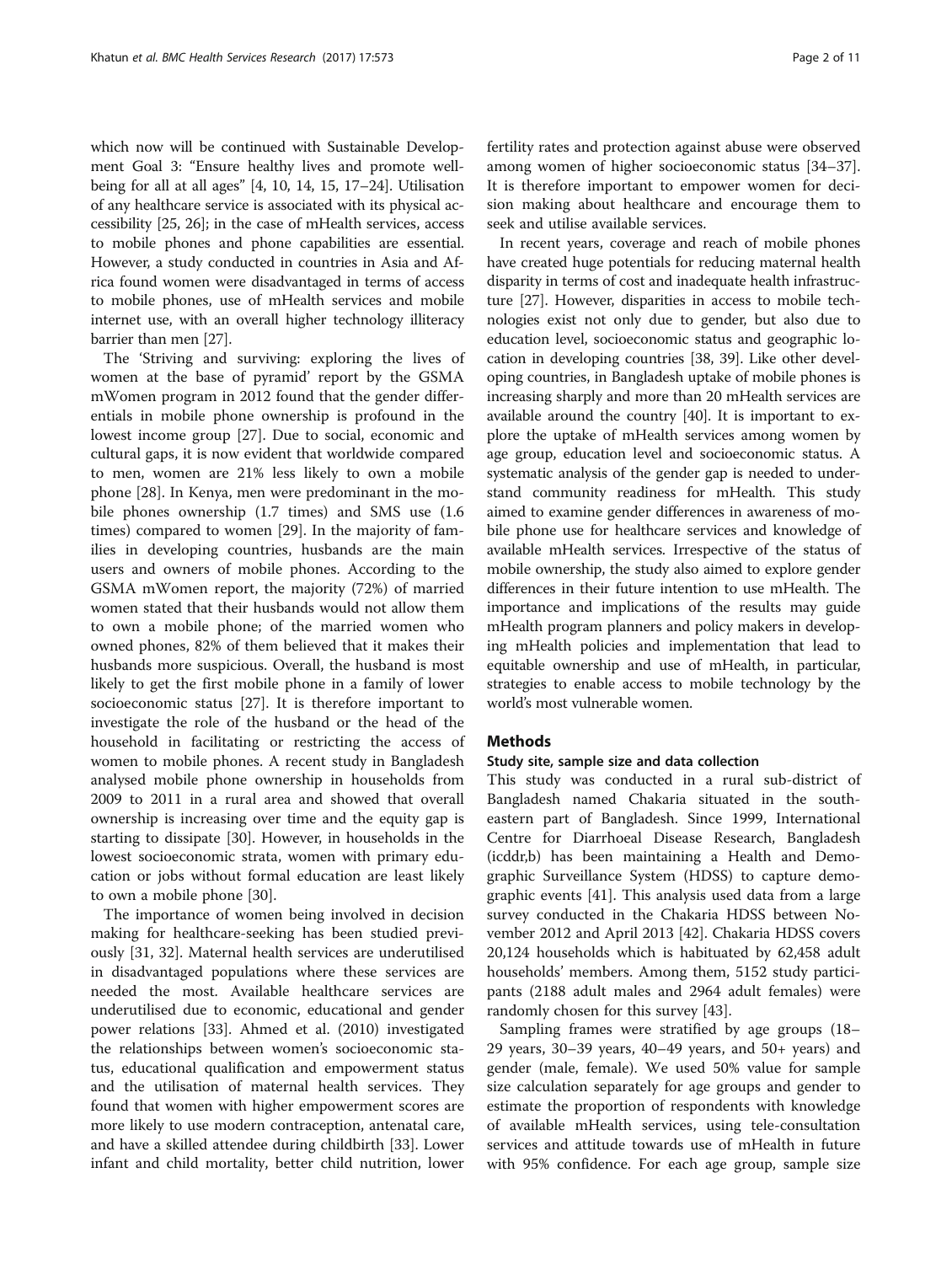was estimated by using the fraction (400/population of the age group with lowest population size) multiplied by the population in the age group. This formula estimated 400 sample in each age group and provided selfweighted sample size. Sample size were 766, 570, 400 and 452 for the 18–29 years, 30–39 years, 40–49 years and 50+ years age groups respectively for male. For females sample size were 1222, 785, 400 and 557 for the 18–29 years, 30–39 years, 40–49 years, and 50+ years age groups respectively. From the HDSS database, two separate files were created, one for male and another for female. From each file, four sub-files were created based on the age groups and then respondents were randomly chosen from respective age groups.

Data were collected by female interviewers through household visit. A pretested questionnaire developed in the Bangla language used for data collection (an English translation is available in the appendix: Additional file [1\)](#page-8-0). Data collection process was monitored by two field supervisors. For quality assurance, field manager revisited the 5% of the household to cross check the collected information.

## Description of the mHealth services in the Chakaria HDSS service area

In Bangladesh, Grameenphone limited launched first telemedicine services in the country named Healthline 789 which covers 10 million Grameenphone subscribers. Healthline 789 is a business model for-profit telehealth program, costs USD 0.38/call for 5 min. Healthcare services provided upon dialing HealthLine 789 include access to medical information and consulting with doctors. In addition, emergency services, SMS based laboratory reports, and ambulance services also offered. A group of registered healthcare professionals are available for 24 h in a day and 7 days in a week at the physical front office (physician's interface) [[44](#page-10-0), [45](#page-10-0)].

In 2009, Ministry of Health and Family Welfare launched mHealth services to strengthen all districts and sub-districts hospitals by providing consultation services through mobile phones. One Medical Officer is available for medical and emergency consultation services. This service is free of cost and easy for a patient to take health services from anywhere and anytime [[45\]](#page-10-0).

## Ethical approval

The study was approved by the Ethical Review Committee (ERC) of icddr,b and the Human Research Ethics Committee (HREC) of the University of New South Wales (UNSW), Australia. Informed written consent or thumb impression (for illiterate participants) was obtained from each of the study participants as per the standard methods of obtaining consent in Bangladesh. Confidentiality and anonymity of the data were ensured and participants' data were de-identified prior to analysis.

#### Statistical analysis

The survey included questions on the sociodemographic characteristics of the respondents such as age, sex, educational qualification of the respondents and socioeconomic status of the household; technological capabilities such as receiving and sending SMS, and mobile internet capabilities; awareness of mobile phone use for healthcare; knowledge of existing mHealth services; and intentions of mHealth use. Awareness of mobile phone use for healthcare was determined based on the following inquiry: "respondent knows that mobile phone can be used for healthcare (yes/no)". Knowledge of the largest commercial telemedicine service, named 'HealthLine 789', was determined by asking if the respondent knew about calling a special number for healthcare (yes/no). If the answer was yes, then the respondent was asked about the number to call. Similarly, the respondent was asked about t mHealth services provided by the Ministry of Health and Family Welfare at the Upazila Health Complex (UHC) (yes/no) and intention to use mHealth services in future (yes/no).

We used principal component factor analysis (PCA) to estimate the asset score (proxy of socioeconomic status) of the study participants by using a wealth score based on respondents household assets [[45\]](#page-10-0). Ownership of following 14 assets (cupboards/almirah, table/chairs, van/ rickshaw, beds, radio, television, bicycle, motorcycle, refrigerator, sofa, electric fan, sewing machine, mobile/land phone and availability of electricity at home) at household level were used to calculate asset index. Weighted scores were then divided into 5 quintiles, lowest quintile represents poorest households and highest quintile representing the wealthiest households. Bangladesh Demographic and Health Survey and other studies used this validated tool as a proxy of socioeconomic status of a household [\[46](#page-10-0)].

The objective of this study was to examine the association between gender and mobile phone ownership and mobile phone capabilities (SMS use and mobile internet use), awareness of mobile phone use for healthcare, knowledge of existing mHealth services and intention to use mHealth services in the future. Since some universal confounding factors such as age, education and socioeconomic status are present in the data, which may modify the relationship between gender and the outcome variables (Table [1](#page-3-0)), a separate analysis for each level of confounder was conducted to eliminate any effect on the gender and response relationship. In each case, the percentage of positive outcomes and odds ratio (OR) with 95% CI and associated  $p$ -values from univariate analysis, are reported. Further, multivariable logistic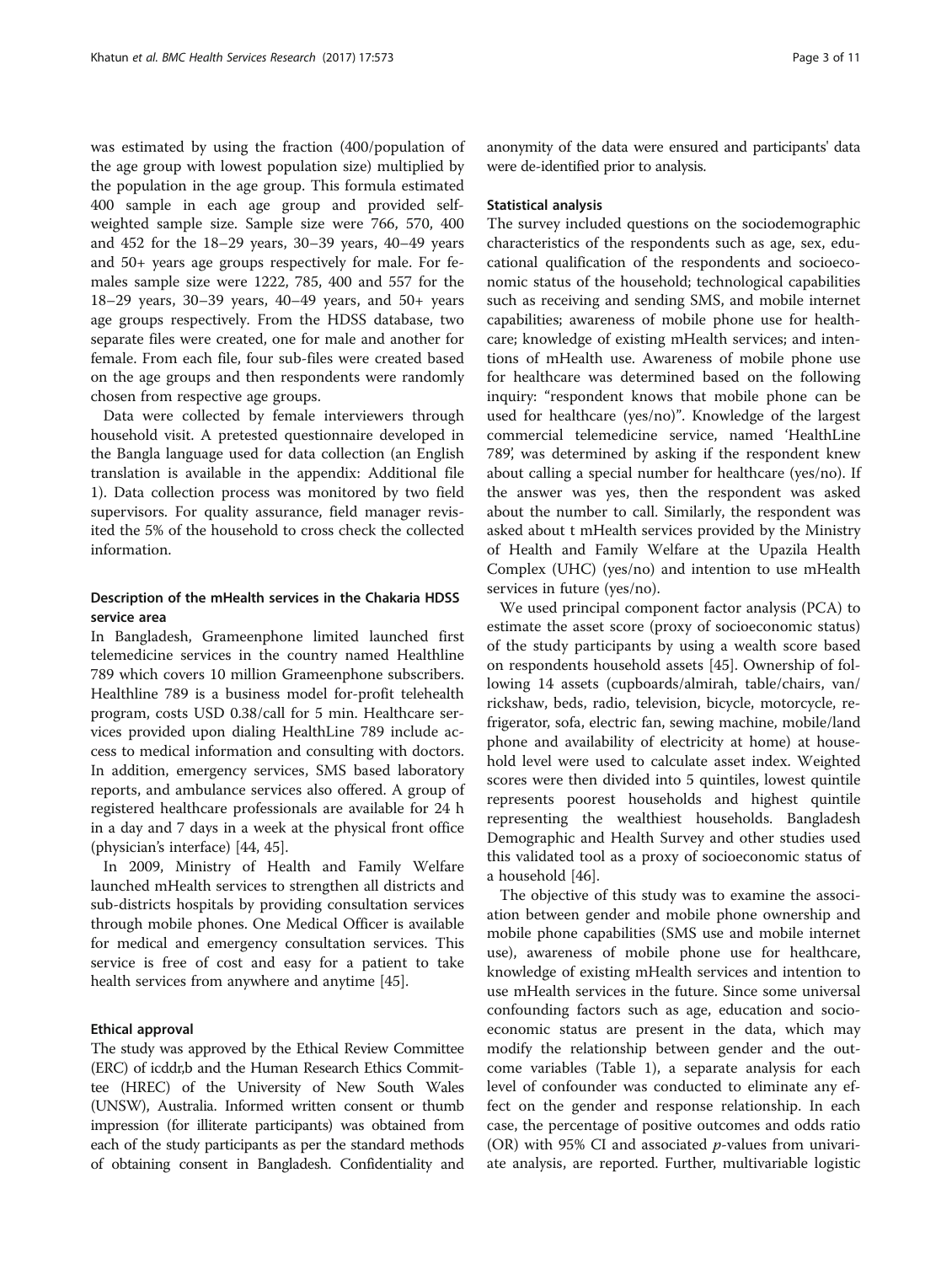<span id="page-3-0"></span>regression analyses were conducted that included gender and all confounders as covariates. The average predicted probability of positive outcome was then plotted separately for males and females for each level of the included variables to assess the net effect of gender after adjusting for the effect of each confounder. For this analysis, four multivariable logistic regression models were employed with the dependent and independent variables listed in Table 1. We used statistical software STATA version 10.0 for this analysis.

## Results

A total of 4915 respondents (1964 males, 2951 females) were interviewed through household visits. During day time males were absent, thus our interviewers revisited household up to three times to maximize the response rate. Overall response rate was 95% (4915/5152), 89.8% males and 99.6% female were interviewed.

## Mobile phones ownership and technological capabilities of the respondents

Overall, 2228 (45%) respondents owned a mobile phone. However, ownership was significantly higher among males (61.8%) than females (34.4%;  $p < 0.001$ ). Mobile phone ownership was higher among males aged 18–29 years (76.3%) and ownership among males decreased for age groups 40 years and above. Among females, ownership was higher among the 30–39 year age group  $(44.7%)$  and ownership decreased to 17.3% in the 50 years and above age group. Mobile phone ownership was higher among males compared to females in low income households (31.2% vs 13.3%;  $p < 0.001$ ) and also in the higher income households (83.2% vs 61.3%;  $p < 0.001$ ) (Table [2](#page-4-0)). Forty-four per cent of males with no education had a mobile phone compared to 23.4% of women with no education ( $p < 0.001$ ). The gender gap between mobile phone ownership decreased when education level was higher; for example, women with an education level of 11 or more years had a similar rate of ownership to men (91.1% vs 88.6%;  $p = 0.063$ ) (Table [2\)](#page-4-0).

Among the mobile phones owners ( $n = 2228$ ), 7.3% of men and only 1.4% of women had access to and used the internet capabilities on their phones. Voice message use was around 25% in both groups (Table [3\)](#page-4-0). A higher

proportion of females shared their mobile phone with their family members compared to their male counterparts (19.7% vs 11.6%;  $p < 0.001$ ) (Table [3](#page-4-0)).

## Awareness of mobile phone use in healthcare

Awareness about use of mobile phones for healthcare was higher among males than their female counterparts (38.5% vs 26.5%) in general (Additional file [2](#page-8-0): Appendix Table S1). When the relationship was adjusted for age, education and socioeconomic status, males were more aware compared to females (OR 1.74; 95% CI 1.55–1.98;  $p < 0.001$ ). Males were more aware than females of the same age, education level and SES except for respondents who had an education level greater than 11 years. When the effect of gender was adjusted for age, the likelihood of awareness of males was 1.4 times higher in the 18–29 years age group, 1.8 times higher in the 30–39 years age group, 2.6 times higher in the 40–49 years age group and 3.2 times higher in the 50+ years age group, compared to their female counterparts. Similarly, uneducated males were 2.2 times more aware of the use of mobile phones for healthcare than uneducated females (Additional file [2](#page-8-0): Appendix Table S1). The relationship between male gender and awareness of the use of mobile phones in healthcare was statistically significant in most of the categories for education level except for an education level of 11 years and above. Similar findings were observed when the association between gender and awareness was adjusted by SES. Males from any SES category were more aware of the use of mobile phones in healthcare than females in the same category. The association between gender and awareness was adjusted for all other covariates in a multivariable model showed that male who had education of 6 years and higher, and came from higher SES were more likely aware about use of mHealth services (Table [4](#page-5-0)). When the association between gender and awareness was adjusted for all other covariates in a multivariable model, the predicted probability of having awareness about use of mHealth services was higher among males than females (Fig. [1\)](#page-6-0). For example, the predicted probability for males from lower income households was 0.22 while it was only 0.13 for females of the same SES. Similarly, males from a

Table 1 Dependent and independent variables used in multivariable logistic regression models

|                        | Model 1                                                                        | Model 2                                                  | Model 3                                                                                      | Model 4                                                                 |
|------------------------|--------------------------------------------------------------------------------|----------------------------------------------------------|----------------------------------------------------------------------------------------------|-------------------------------------------------------------------------|
| Dependent<br>Variables | Awareness about use of mobile<br>phone for healthcare (Yes $= 1$ ,<br>$No = 0$ | Knowledge of<br>'Healthl ine 789'<br>$(Yes = 1, No = 0)$ | Knowledge of government mHealth<br>services at Upazila Health Complex<br>$(Yes = 1, No = 0)$ | Intention to use mHealth<br>services in future (Yes $= 1$ ,<br>$No = 0$ |
| Independent            | Gender                                                                         | Gender                                                   | Gender                                                                                       | Gender                                                                  |
| variables              | Age                                                                            | Age                                                      | Age                                                                                          | Age                                                                     |
|                        | Education                                                                      | Education                                                | <b>Education</b>                                                                             | <b>Education</b>                                                        |
|                        | Socioeconomic status                                                           | Socioeconomic status                                     | Socioeconomic status                                                                         | Socioeconomic status                                                    |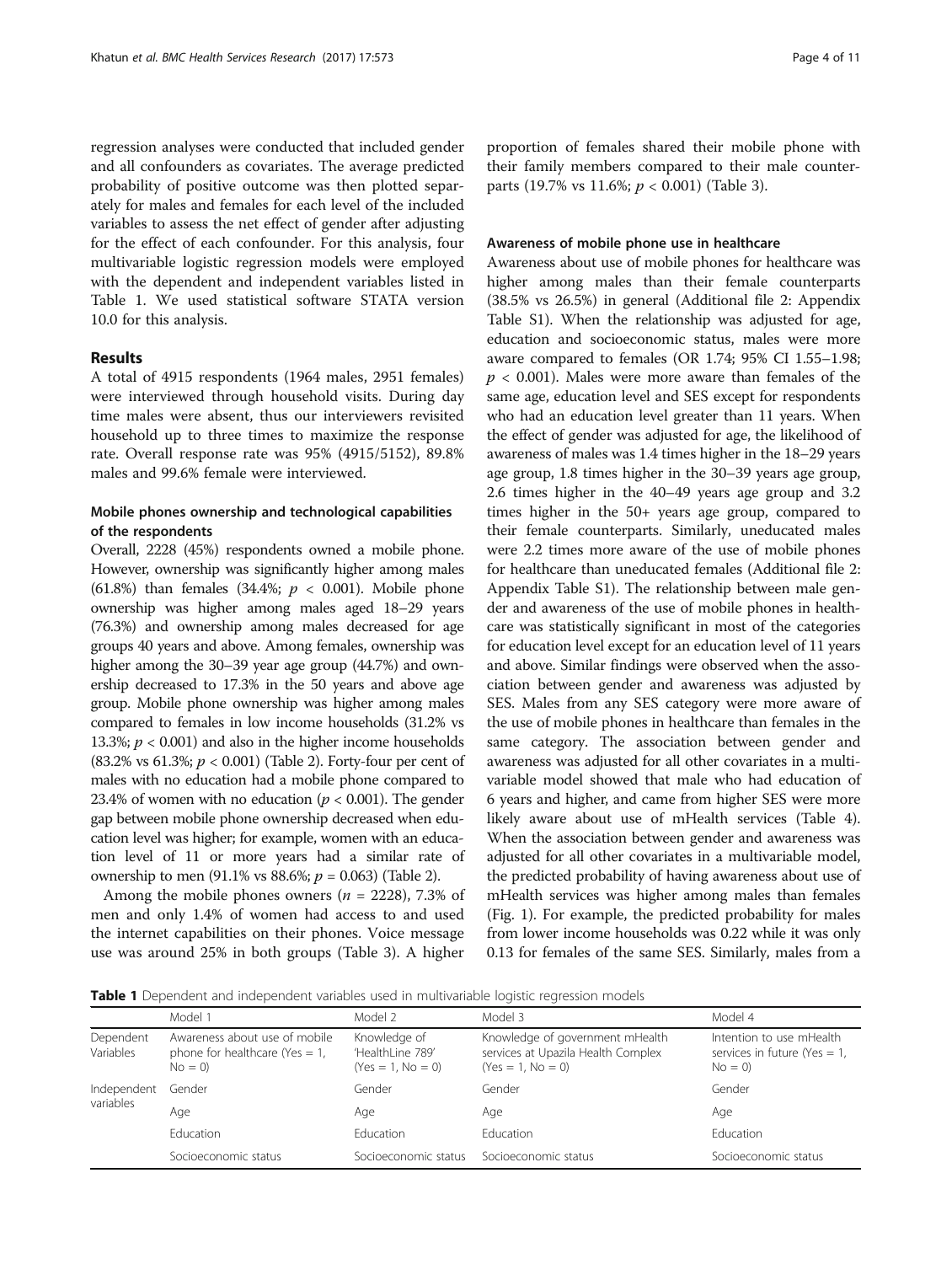| Variables                          | Gender | Number of respondents (N) | % of respondents with mobile phone | $p$ -value  |
|------------------------------------|--------|---------------------------|------------------------------------|-------------|
| Age (years)                        |        |                           |                                    |             |
| $18 - 29$                          | Male   | 633                       | 76.3                               | p < 0.001   |
|                                    | Female | 1155                      | 35.5                               |             |
| $30 - 39$                          | Male   | 518                       | 74.1                               | p < 0.001   |
|                                    | Female | 825                       | 44.7                               |             |
| $40 - 49$                          | Male   | 380                       | 54.7                               | p < 0.001   |
|                                    | Female | 414                       | 33.6                               |             |
| $50+$                              | Male   | 430                       | 31.8                               | p < 0.001   |
|                                    | Female | 554                       | 17.3                               |             |
| Education (years of schooling)     |        |                           |                                    |             |
| None                               | Male   | 883                       | 44.4                               | p < 0.001   |
|                                    | Female | 1452                      | 23.4                               |             |
| $1-5$ years                        | Male   | 658                       | 71.3                               | p < 0.001   |
|                                    | Female | 804                       | 36.2                               |             |
| $6-10$ years                       | Male   | 332                       | 82.2                               | p < 0.001   |
|                                    | Female | 636                       | 52.4                               |             |
| $11 + years$                       | Male   | 88                        | 88.6                               | $p = 0.638$ |
|                                    | Female | 56                        | 91.1                               |             |
| Socioeconomic status (asset index) |        |                           |                                    |             |
| Poorest                            | Male   | 330                       | 31.2                               | p < 0.001   |
|                                    | Female | 675                       | 13.3                               |             |
| 2nd                                | Male   | 384                       | 54.4                               | p < 0.001   |
|                                    | Female | 588                       | 23.9                               |             |
| 3rd                                | Male   | 434                       | 64.5                               | p < 0.001   |
|                                    | Female | 566                       | 35.7                               |             |
| 4th                                | Male   | 409                       | 69.4                               | p < 0.001   |
|                                    | Female | 542                       | 42.2                               |             |
| Richest                            | Male   | 404                       | 83.2                               | p < 0.001   |
|                                    | Female | 577                       | 61.3                               |             |

<span id="page-4-0"></span>Table 2 Ownership of mobile phones among males compared to females, obtained from bivariate analysis in a household survey in rural Bangladesh ( $N = 4909$ )

higher income household have a higher average predicted probability than females from the same SES (Fig. [1\)](#page-6-0).

## Knowledge of existing mHealth services

The results for knowledge of available mHealth services shows that only 7.0% of males and 1.7% of females were aware of the commercial mHealth service called Health-Line 789; and 7.6% of males and 3.1% of females were

aware of government mHealth services. Although a very low percentage of the respondents knew of existing mHealth services, the likelihood of knowing about the services was 4 times higher in the case of HealthLine 789 and 2.5 times higher for government mHealth services among males compared to females. When the association between gender and responses was adjusted for other sociodemographic characteristics, males were

**Table 3** Technological capabilities of mobile phone owners by gender in a household survey in rural Bangladesh ( $N = 2228$ )

| Mobile phone owner  | Share mobile phoneN (%) | Voice messages useN (%) | Internet use N (%) |
|---------------------|-------------------------|-------------------------|--------------------|
| Female $(N = 1015)$ | $200(19.7)^{*}$         | 257 (25.3)              | 14(1.4)            |
| Male $(N = 1213)$   | 141(11.6)               | 314 (25.9)              | $89(7.3)^*$        |
| Total $(N = 2228)$  | 341 (15.3)              | 571 (25.6)              | 103(4.6)           |

 $*$ p < 0.001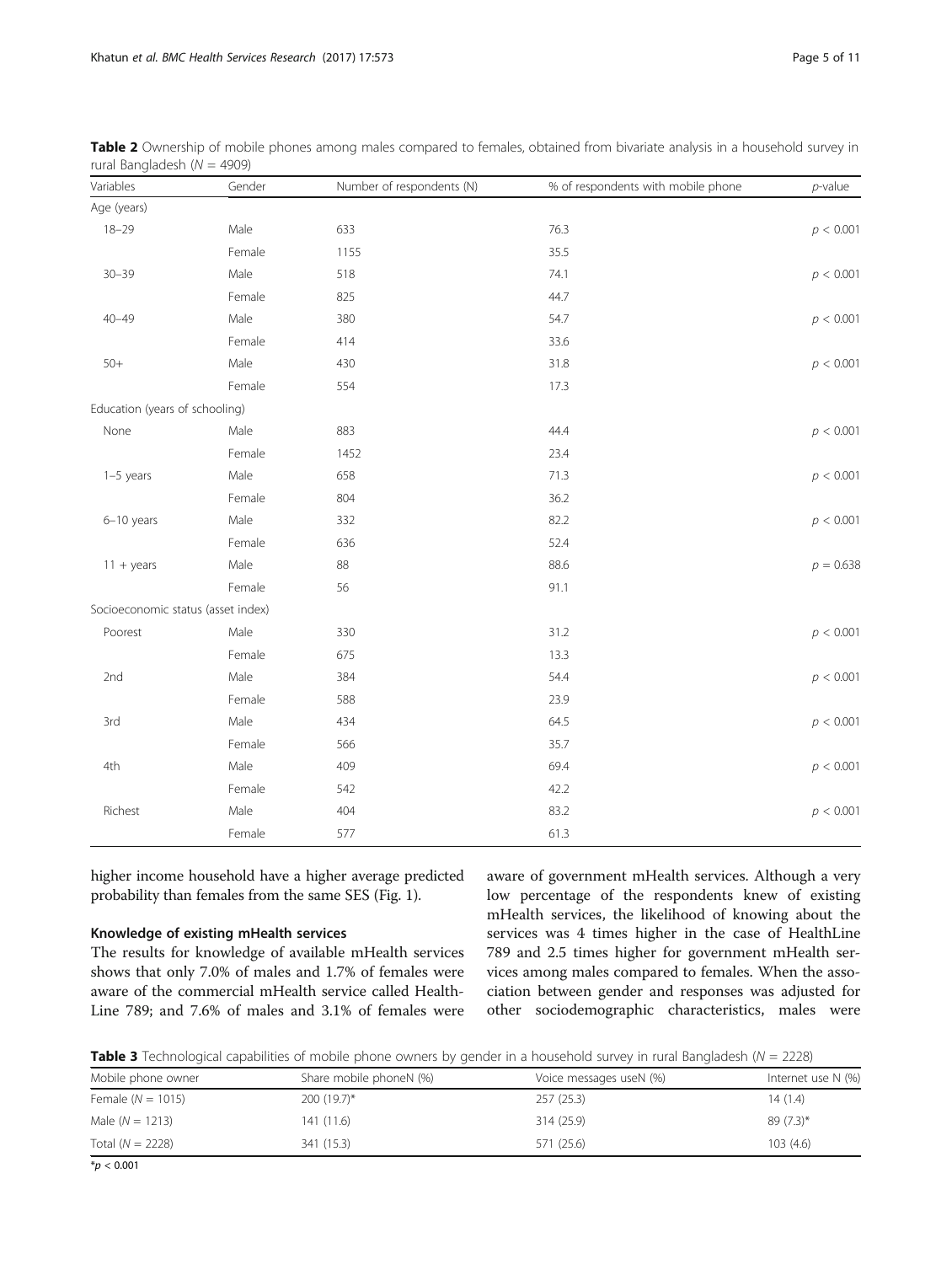<span id="page-5-0"></span>

| Table 4 Awareness of mHealth services among males             |
|---------------------------------------------------------------|
| compared to females, adjusted for age, education and SES in a |
| household survey in rural Bangladesh, $(N = 4909)$            |

| Variables                          | Adjusted OR (95% CI) | $p$ -value |
|------------------------------------|----------------------|------------|
| Gender                             |                      |            |
| Male                               | $1.9(1.6-2.1)$       | < 0.001    |
| Age (years)                        |                      |            |
| $18 - 29$                          | 1.0                  |            |
| $30 - 39$                          | $0.9(0.8-1.1)$       | 0.415      |
| $40 - 49$                          | $0.9(0.7-1.1)$       | 0.176      |
| $50+$                              | $0.4(0.3-0.5)$       | < 0.001    |
| Education (years of schooling)     |                      |            |
| None                               | 1.0                  |            |
| $1-5$ years                        | $1.2(1.0-1.5)$       | 0.010      |
| $6-10$ years                       | $2.4(2.0-2.8)$       | < 0.001    |
| $11+$ years                        | $7.4(4.6 - 12.0)$    | < 0.001    |
| Socioeconomic status (asset index) |                      |            |
| Poorest                            | 1.0                  |            |
| 2 <sub>nd</sub>                    | $1.4(1.1-1.7)$       | 0.006      |
| 3rd                                | $1.7(1.4-2.1)$       | < 0.001    |
| 4th                                | $2.0(1.6-2.6)$       | < 0.001    |
| Richest                            | $4.2$ (3.3-5.3)      | < 0.001    |

more likely to be aware of the HealthLine 789 and the government mHealth services (Additional file [2:](#page-8-0) Appendix Table S2). Similar results were observed when the association between gender and knowledge was adjusted for all other covariates (for HealthLine789: OR 5.9, 95% CI 4.1–8.9,  $p < 0.001$ ; for government services: OR 2.6, 95% CI 2.0–3.4,  $p < 0.001$ ) (Table [5\)](#page-6-0). The corresponding average predicted probability was higher for males than females from the same for age, SES,and education background (Fig. [2a and b](#page-7-0)).

## Intention to use mHealth services

In total, 81.4% of males and 67.5% of females showed their interest to use mHealth services in near future. Males were twice as likely to intend to use mHealth services in the future than females ( $p < 0.001$ ). These findings were similar irrespective of age, education or socioeconomic status, except for women with 11 years or more of education (Additional file [2](#page-8-0): Appendix Table S3). The association between gender and intention to use mHealth in the future was adjusted for all other covariates in a multivariable model and showed that males who had an education of 6 years or more, and with highest SES were more likely have intentions to use mHealth services in the future (Table [6](#page-7-0)). The predictive probability of using mHealth in the future was high (more than 0.50) for males and females. However, probability was higher in males in each sub-group of sociodemographic characteristics (Fig. [3](#page-8-0)).

## **Discussion**

This study identified significant gender-based differentials in mobile phone ownership, knowledge of available mHealth services and relative contributors to the digital divide. The study findings highlight three key issues: 1) ownership of mobile phones is lower among women, particularly women of low socioeconomic status and low education; 2) awareness of mobile phone use in healthcare was low among women and women had lower use than men across all socioeconomic strata and education levels; and 3) the predictive probability of using mHealth in the future was higher than the current use level for both genders. Men with 5 or more years of education and those from the richest households were more likely to have higher intention to use mHealth in future compared to females with the same education and SES.

Access to mobile phones among target users is key for successful mHealth services implementation and uptake. Ownership of mobile phones is higher among males in Bangladesh and this is also observed in other developing countries [[27](#page-9-0), [29](#page-9-0)]. The gap between ownership was not found among men and women of highest education levels. Similar observations were also observed in Kenya [[29\]](#page-9-0). Education empowers women and results in increased ownership of a mobile phone, as mobile phone capabilities are directly related to education. Although literature suggested that the gender gap is lower among people of higher SES [[27](#page-9-0)], in this study, gender differentials existed in all socioeconomic strata. This may be due to cultural contexts where women do not enjoy freedom to enter robust communication platforms such as mobile phones and the internet because of inherent suspicion about women communicating freely. Although there is a natural trickle-down effect of technology to disadvantaged groups, to have this happen for women without any special intervention may be quite slow. If lack of money is the only barrier for women to own a mobile phone then providing a phone to women on credit or instalment could be a possibility. The other possibility is promoting the use of mobile phones through microfinance programs where there are 18.3 million members who can use the phone for economic reasons [\[47](#page-10-0)]. It is also important that mHealth programs focusing on maternal and child health find out the leverage mechanism to provide the target group with access to handsets and ensure their active participation. Inequalities in mobile phone access and low maternal health services utilisation were observed in Nigeria [\[48](#page-10-0)]. To increase access to target users, one option is to create a mechanism for men to share their phones with female family members. However, our study showed that men are less likely than women to share their mobile phones with other family members [\[27](#page-9-0), [31,](#page-9-0) [49\]](#page-10-0). For the health condition where patient privacy and confidentiality is crucial sharing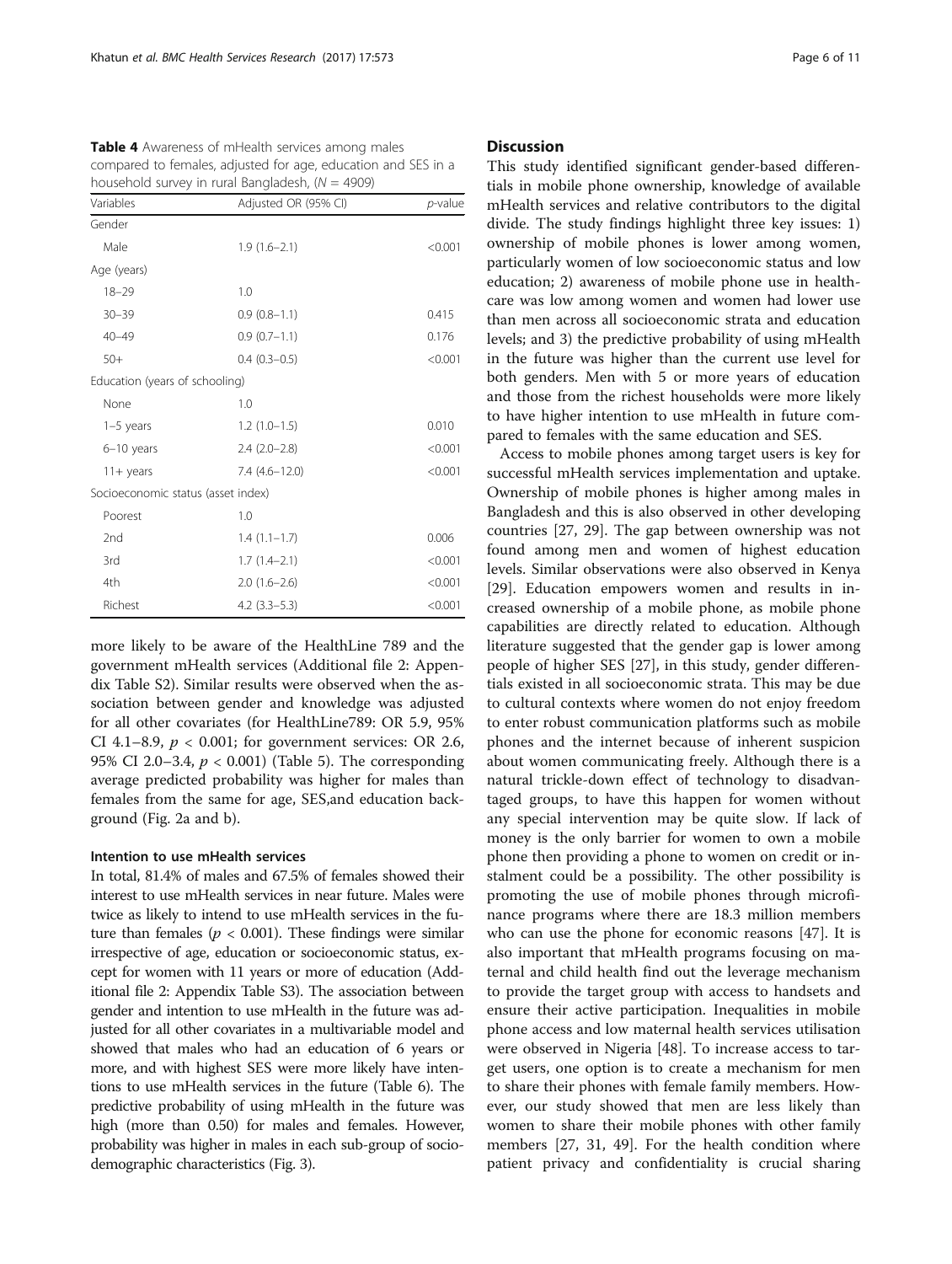<span id="page-6-0"></span>

Table 5 Knowledge about calling available mHealth services HealthLine 789 and government mHealth services (UHC), adjusted for age, education and socioeconomic status in a household survey in rural Bangladesh

|                                    | HealthLine 789      |            | Government mHealth services at UHC |            |
|------------------------------------|---------------------|------------|------------------------------------|------------|
| Variables                          | aOR (95% CI)        | $p$ -value | aOR (95% CI)                       | $p$ -value |
| Gender                             |                     |            |                                    |            |
| Male                               | $5.9(4.1 - 8.5)$    | < 0.001    | $2.6(2.0-3.4)$                     | < 0.001    |
| Age (years)                        |                     |            |                                    |            |
| $18 - 29$                          | 1.0                 |            | 1.0                                |            |
| $30 - 39$                          | $0.5(0.3-0.7)$      | < 0.001    | $0.7(0.5-1.0)$                     | 0.087      |
| $40 - 49$                          | $0.2$ $(0.1 - 0.4)$ | < 0.001    | $1.1(0.8-1.6)$                     | 0.629      |
| $50+$                              | $0.1 (0.0 - 0.1)$   | < 0.001    | $0.4(0.2-0.6)$                     | < 0.001    |
| Education (years of schooling)     |                     |            |                                    |            |
| None                               | 1.0                 |            | 1.0                                |            |
| $1-5$ years                        | $0.7(0.4-1.1)$      | 0.118      | $1.1(0.7-1.6)$                     | 0.605      |
| $6-10$ years                       | $1.9(1.2 - 3.1)$    | 0.005      | $2.1(1.4-3.1)$                     | < 0.001    |
| $11 +$ years                       | $7.9(4.5-13.9)$     | < 0.001    | $3.0(1.8-5.2)$                     | < 0.001    |
| Socioeconomic status (asset index) |                     |            |                                    |            |
| Poorest                            | 1.0                 |            | 1.0                                |            |
| 2nd                                | $13.1(1.7-100.1)$   | 0.013      | $0.7(0.4-1.3)$                     | 0.275      |
| 3rd                                | 13.8 (1.8-104.3)    | 0.011      | $1.0(0.6-1.8)$                     | 0.890      |
| 4th                                | 19.8 (2.7-147.5)    | 0.004      | $1.2(0.7-2.0)$                     | 0.458      |
| Richest                            | 73.1 (10.0-534.6)   | < 0.001    | $3.3(2.0-5.3)$                     | < 0.001    |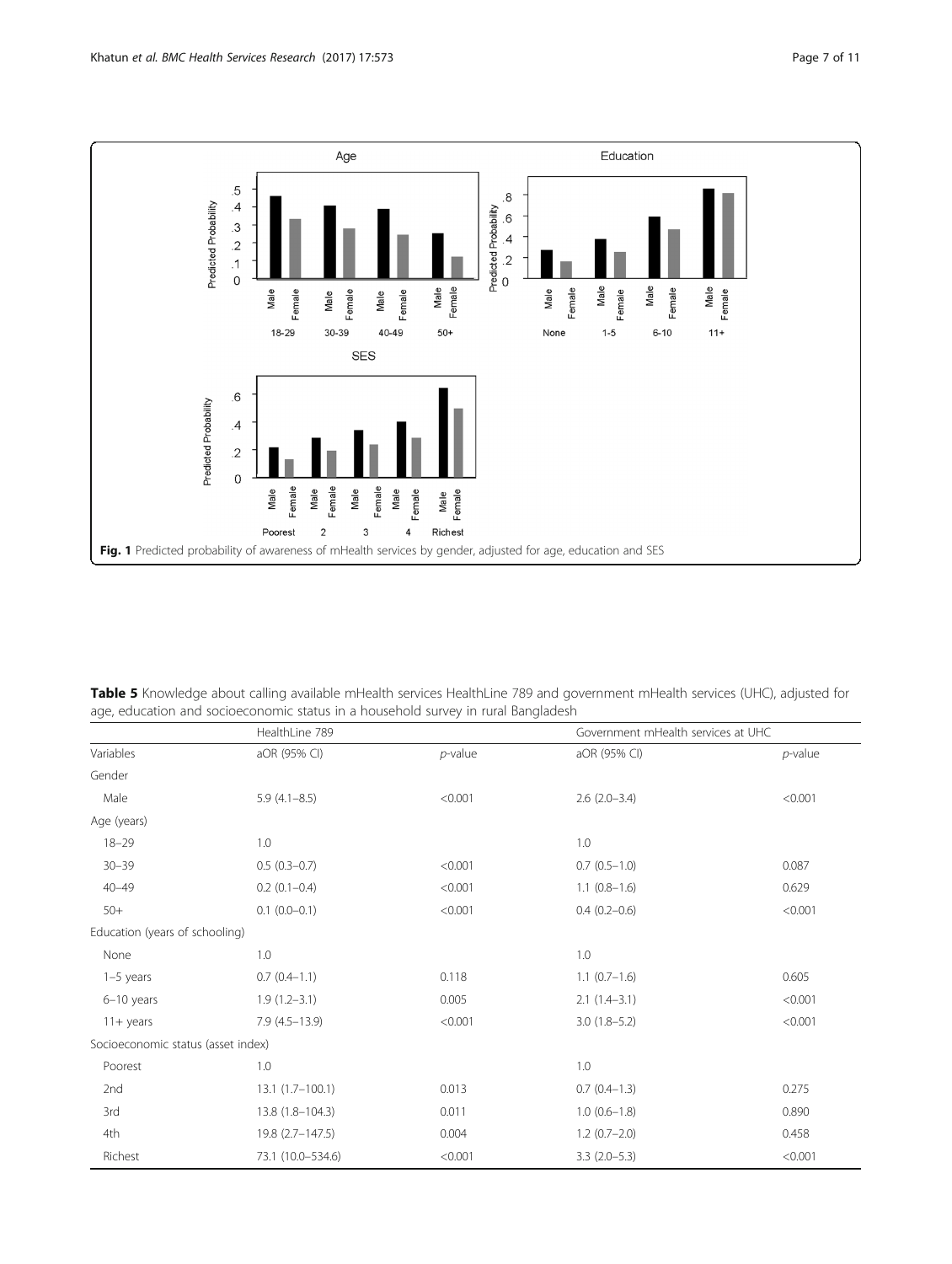<span id="page-7-0"></span>

phone is not appropriate solution. In such case, health program should provide cheap and toll free mobile phone services for poor women. Toll free mobile phone services has shown effective utilization in MNCH care in Bangladesh [\[17](#page-9-0)]. To increase female involvement in the mHealth, mobile phone access is not the only barrier. There are several barriers identified such as health literacy, user friendly mHealth services. Before implementing mHealth program in developing countries, it is important to examine the level and degree of health literacy among the end users which will help to design mHealth program. Voice messaging through mobile phones are interactive,

Table 6 Intention to use mHealth in the future, adjusted for age, education and socioeconomic status in a household survey in rural Bangladesh

| Variables                          | Adjusted OR (95% CI) | $p$ -value |
|------------------------------------|----------------------|------------|
| Gender                             |                      |            |
| Male                               | $2.1(1.8-2.4)$       | < 0.001    |
| Age (years)                        |                      |            |
| $18 - 29$                          | 1.0                  |            |
| $30 - 39$                          | $1.0(0.8-1.2)$       | 0.862      |
| $40 - 49$                          | $1.0(0.8-1.2)$       | 0.918      |
| $50+$                              | $0.6(0.5-0.7)$       | < 0.001    |
| Education (years of schooling)     |                      |            |
| None                               | 1.0                  |            |
| $1-5$ years                        | $1.1(1.0-1.3)$       | 0.108      |
| $6-10$ years                       | $1.5(1.2-1.8)$       | < 0.001    |
| $11+$ years                        | $3.0(1.7-5.5)$       | < 0.001    |
| Socioeconomic status (asset index) |                      |            |
| Poorest                            | 1.0                  |            |
| 2 <sub>nd</sub>                    | $1.1(0.9-1.4)$       | 0.193      |
| 3rd                                | $1.3(1.1-1.6)$       | 0.007      |
| 4th                                | $1.3(1.0-1.5)$       | 0.025      |
| Richest                            | $1.5(1.2-1.8)$       | 0.001      |

simple and the most appropriate strategy to communicate with the patient with low health literacy level. The Aponjon project of Bangladesh highlighted the importance of designing mHealth interventions that are appropriate for the enduser with low health literacy [[50\]](#page-10-0). To overcome technological and literacy barrier, text messages and its content should be follow human centred-design and tailored to meet the user need [\[46, 51\]](#page-10-0).

To utilise any healthcare services, people need to have knowledge of its availability and accessibility. Knowledge of mHealth services was low (31%) in general and gender differences existed irrespective of education and socioeconomic status. Women with high education and those of higher socioeconomic status also have low knowledge of mHealth services, which indicates that available mHealth services are not focused appropriately for women to be aware about the mHealth program. Bangladesh is pioneering girls' education and is on track to achieve Millennium Development Goal 2 to promote gender equality and empower women [\[23](#page-9-0)]. There is evidence that women usually bear primary responsibility for family care and health. Although there is a lack of mobile phone ownership, low awareness of mobile phone use in healthcare and low knowledge about available mHealth services, there is a high probability of women in every socioeconomic and education group being interested in joining the mHealth program in future. Data showed that the gender gap in ownership decreases when women are educated. Thus there is a need for an intersectoral approach to educate women and empower them.

#### Strengths and limitations

This is the first study in Bangladesh to report on gender differentials in mHealth use. It was conducted in a HDSS site located in a rural sub-district, and is thus generalisable to the other rural areas of Bangladesh. This study used two separate sampling frames, one for males and another for females, which were stratified by age group, allowing males and females to be compared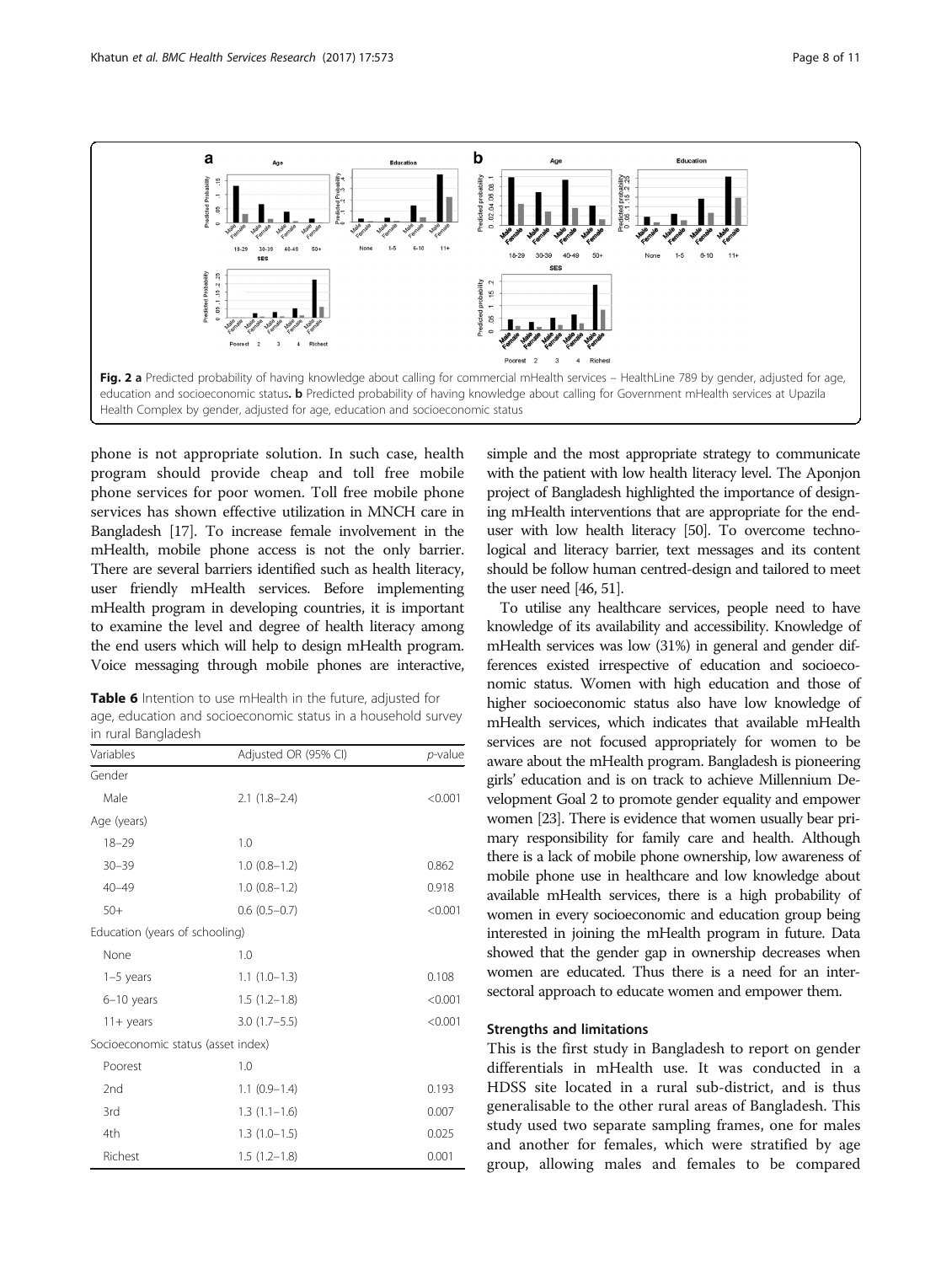<span id="page-8-0"></span>

separately. Large sample size and higher response rate increased the precision of the results. This study was conducted in a rural area of Bangladesh so it may not be generalisable to urban settings or countries with different gender inequalities.

## Conclusions

Compared to men, women are less likely to own a mobile phone and are less aware of available mHealth services. Both genders intend to use mHealth services in future. To optimise the use of mHealth services and to achieve equity of use, uptake strategies should target women with a focus on the poorer and less educated groups.

## Additional files

[Additional file 1:](dx.doi.org/10.1186/s12913-017-2523-6) Survey questionnaire. (DOC 572 kb)

[Additional file 2: Appendix Table S1.](dx.doi.org/10.1186/s12913-017-2523-6) describes awareness about use of mobile phone for healthcare among males compared to females adjusted for other covariates for age, education and socioeconomic status. Appendix Table S2. describes knowledge of existing mHealth services among males compared to females, adjusted for other covariates for age, education and SES; and Appendix Table S3. describes intention to use mHealth services in future among males compared to females, adjusted for other covariates for age, education and socioeconomic status (DOCX 25 kb)

#### Abbreviations

HDSS: Health and Demographic Surveillance System; mHealth: Mobile health; MNCH: Maternal, Newborn and Child Health; OR: Odds Ratio; SDG: Sustainable Development Goals; UHC: Upazila Health Complex; UN: United Nations

#### Acknowledgements

This research protocol was funded by the Department for International Development (DFID), grant number DFID/PO: 5457 and The University of New South Wales, Australia (UNSW, Australia). icddr,b acknowledges with gratitude the commitment of UNSW Australia and DFID to its research efforts. Icddr,b is also

grateful to the Governments of Bangladesh, Canada, Sweden and the UK for providing core/unrestricted support. Fatema Khatun is funded by AusAID Australian Leadership Award. We gratefully acknowledge Future Health Systems project team of icddr,b for their contribution.

#### Competing interests

AEH has received unrestricted research grants from GSK unrelated to this study.

#### Availability of data and material

Due to restriction in icddr,b's data access policy in regards to participants identifying information, data are available upon request from the Research & Clinical Administration and Strategy (RCAS) of icddr,b ([http://](http://www.icddrb.org/component/content/article/10003-datapolicies/1893-data-policies) [www.icddrb.org/component/content/article/10003-datapolicies/1893-data](http://www.icddrb.org/component/content/article/10003-datapolicies/1893-data-policies)[policies](http://www.icddrb.org/component/content/article/10003-datapolicies/1893-data-policies)) for researchers who meet the criteria for access to the data.

#### Funding

This research protocol was funded by the Department for International Development (DFID), grant number DFID/PO: 5457 and The University of New South Wales, Australia (UNSW, Australia)

#### Authors' contributions

FK, AB, STL, AEH, PR, SMAH conceived and designed the study. FK, SMAH conducted the experiment. FK, MSR conducted data analysis. FK drafted the paper and all author contributed to the manuscript. All authors reviewed and approved the manuscript.

#### Ethics approval and consent to participate

The study was approved by the Research Review Committee and the Ethical Review Committee (ERC) of the International Centre for Diarrhoeal Disease Research, Bangladesh (icddr, b) and the Human Research Ethics Committee (HREC) of the University of New South Wales (UNSW), Australia. Written informed consent was obtained from of all the participants.

#### Consent for publication

Not applicable

### Competing interests

The authors declare that they have no competing interests.

#### Publisher's Note

Springer Nature remains neutral with regard to jurisdictional claims in published maps and institutional affiliations.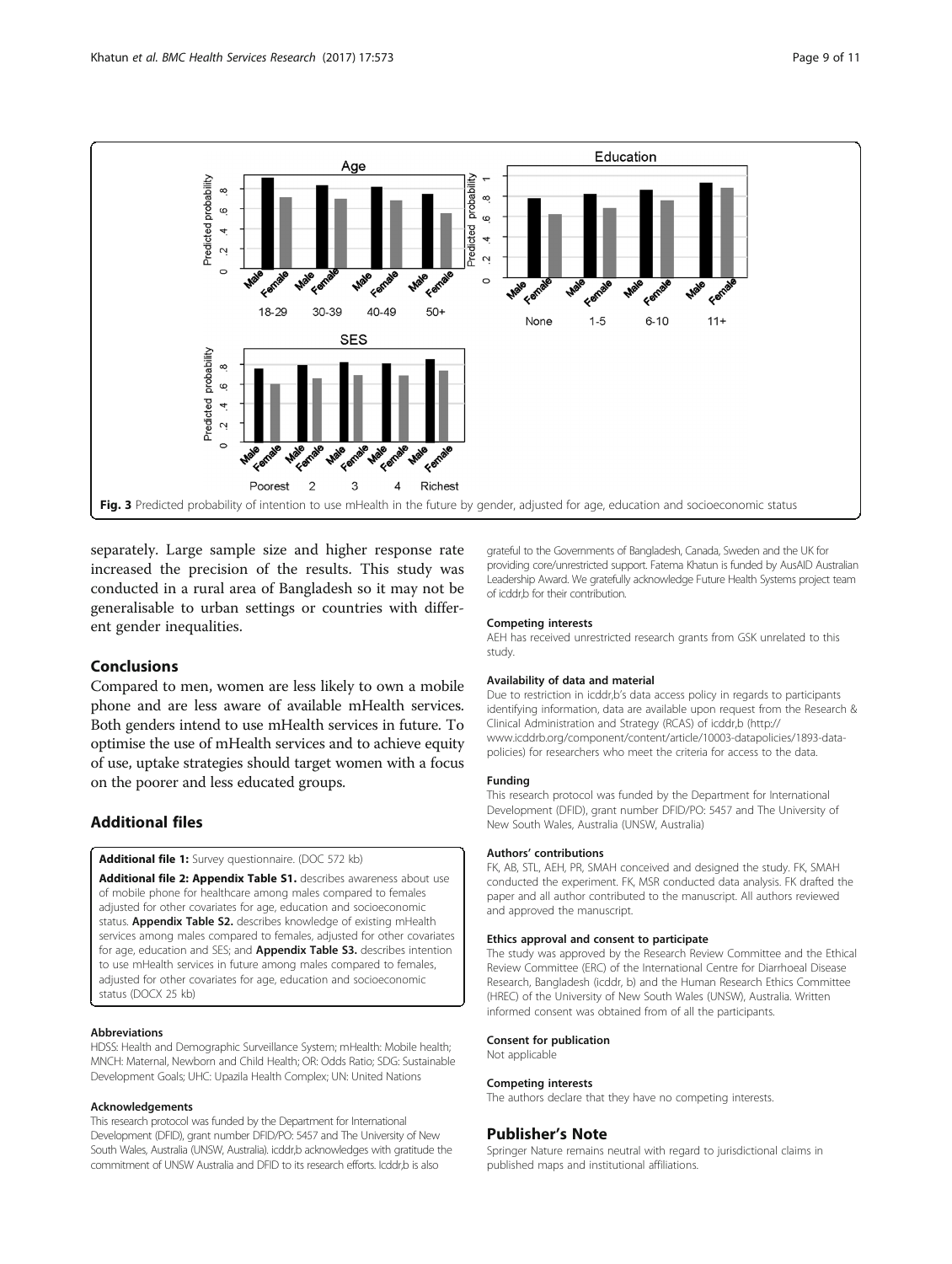#### <span id="page-9-0"></span>Author details

<sup>1</sup>Universal Health Coverage, Health Systems and Population Studies Division, International Centre for Diarrhoeal Disease Research, Bangladesh (icddr,b), 68 Shaheed Tajuddin Ahmed Sarani, Mohakhali, Dhaka 1212, Bangladesh. <sup>2</sup>School of Public Health and Community Medicine, UNSW Australia, Sydney, NSW 2052, Australia. <sup>3</sup>Institute of Statistical Research and Training, University of Dhaka, Dhaka 1000, Bangladesh. <sup>4</sup>General Practice Unit, South West Sydney Local Health District and Ingham Institute of Applied Medical Research, 1 Campbell Street, Liverpool, NSW 2170, Australia. <sup>5</sup>Partners in Population and Development (PPD), Sher-E-Bangla Nagar, Agargaon, Dhaka 1207, Bangladesh.

#### Received: 13 February 2017 Accepted: 8 August 2017 Published online: 18 August 2017

#### References

- 1. Gender fact sheet N°403. [[http://www.who.int/mediacentre/factsheets/](http://www.who.int/mediacentre/factsheets/fs403/en) [fs403/en](http://www.who.int/mediacentre/factsheets/fs403/en)]. Accessed 25 Aug 2016.
- 2. Beere CA. Gender roles: a handbook of tests and measures. Connecticut: Greenwood Press. Inc.; 1990. Accessed 5 Apr 2016.
- 3. Akter S, Ray P. mHealth an Ultimate Platform to Serve the Unserved. Yearb Med Inform 2010;94-100.
- 4. Mobile phone in health service. [[http://www.dghs.gov.bd/index.](http://www.dghs.gov.bd/index.php?option=com_content&view=article&id=79&Itemid=98&lang=en) [php?option=com\\_content&view=article&id=79&Itemid=98&lang=en\]](http://www.dghs.gov.bd/index.php?option=com_content&view=article&id=79&Itemid=98&lang=en).
- Free C. Text messaging to prevent onset of type 2 diabetes. Lancet Diabetes Endocrinol. 2013;1(3):165–6.
- 6. Free C, Phillips G, Galli L, Watson L, Felix L, Edwards P, Patel V, Haines A. The effectiveness of mobile-health technology-based health behaviour change or disease management interventions for health care consumers: a systematic review. PLoS Med. 2013;10(1):e1001362.
- 7. Horvath T, Azman H, Kennedy GE, Rutherford GW. Mobile phone text messaging for promoting adherence to antiretroviral therapy in patients with HIV infection. Cochrane Database Syst Rev. 2012;3:CD009756.
- 8. Seidenberg P, Nicholson S, Schaefer M, Semrau K, Bweupe M, Masese N, Bonawitz R, Chitembo L, Goggin C, Thea DM. Early infant diagnosis of HIV infection in Zambia through mobile phone texting of blood test results. Bull World Health Organ. 2012;90(5):348–56.
- 9. Haberer JE, Kiwanuka J, Nansera D, Wilson IB, Bangsberg DR. Challenges in using mobile phones for collection of antiretroviral therapy adherence data in a resource-limited setting. AIDS Behav. 2010;14(6):1294–301.
- 10. Huq NL, Koehlmoos TP, Azmi AJ, Quaiyum MA, Mahmud A, Hossain S. Use of mobile phone: Communication barriers in maternal and neonatal emergencies in rural Bangladesh. Int J Sociol Anthropol. 2012;4(8):226.
- 11. Stockwell MS, Kharbanda EO, Martinez RA, Lara M, Vawdrey D, Natarajan K, Rickert VI. Text4Health: impact of text message reminder-recalls for pediatric and adolescent immunizations. Am J Public Health. 2012;102(2):e15–21.
- 12. Stockwell MS, Kharbanda EO, Martinez RA, Vargas CY, Vawdrey DK, Camargo S. Effect of a text messaging intervention on influenza vaccination in an urban, low-income pediatric and adolescent population: a randomized controlled trial. JAMA. 2012;307(16):1702–8.
- 13. Stoner SA, Hendershot CS. A randomized trial evaluating an mHealth system to monitor and enhance adherence to pharmacotherapy for alcohol use disorders. Addict Sci Clin Pract. 2012;7(1):9.
- 14. Zurovac D, Sudoi RK, Akhwale WS, Ndiritu M, Hamer DH, Rowe AK, Snow RW. The effect of mobile phone text-message reminders on Kenyan health workers' adherence to malaria treatment guidelines: a cluster randomised trial. Lancet. 2011;378(9793):795–803.
- 15. Zurovac D, Talisuna AO, Snow RW. Mobile phone text messaging: tool for malaria control in Africa. PLoS Med. 2012;9(2):e1001176.
- 16. Thondoo M, Strachan DL, Nakirunda M, Ndima S, Muiambo A, Källander K, Hill Z, Group IS: Potential Roles of Mhealth for Community Health Workers: Formative Research With End Users in Uganda and Mozambique. JMIR mHealth and uHealth. 2015;3(3):e76.
- 17. Huq NL, Azmi AJ, Quaiyum M, Hossain S. Toll free mobile communication: overcoming barriers in maternal and neonatal emergencies in rural Bangladesh. Reprod Health. 2014;11(1):52.
- 18. Gates Foundation Announces Winner of Inaugural Gates Vaccine Innovation Award. [\[http://www.gatesfoundation.org/press-releases/Pages/gates](http://www.gatesfoundation.org/press-releases/Pages/gates-vaccine-innovation-award-winner-120124.aspx)[vaccine-innovation-award-winner-120124.aspx](http://www.gatesfoundation.org/press-releases/Pages/gates-vaccine-innovation-award-winner-120124.aspx)]. Accessed 5 Apr 2013.
- 19.<http://www.mobilemamaalliance.org/our-work.html>.
- 20. Andreatta P, Debpuur D, Danquah A, Perosky J. Using cell phones to collect postpartum hemorrhage outcome data in rural Ghana. Int J Gynecol Obstet. 2011;113(2):148–51.
- 21. Chang LW, Kagaayi J, Arem H, Nakigozi G, Ssempijja V, Serwadda D, Quinn TC, Gray RH, Bollinger RC, Reynolds SJ. Impact of a mHealth intervention for peer health workers on AIDS care in rural Uganda: a mixed methods evaluation of a cluster-randomized trial. AIDS Behav. 2011;15(8):1776–84.
- 22. Chib A, Wilkin H, Hoefman B. Vulnerabilities in mHealth implementation: a Ugandan HIV/AIDS SMS campaign. Glob Health Promot. 2013;20(1 Suppl):26–32.
- 23. The Millennium Development Goals Report. 2015. [[http://www.un.org/](http://www.un.org/millenniumgoals/2015_MDG_Report/pdf/MDG%202015%20Summary%20web_english.pdf) [millenniumgoals/2015\\_MDG\\_Report/pdf/](http://www.un.org/millenniumgoals/2015_MDG_Report/pdf/MDG%202015%20Summary%20web_english.pdf)
- [MDG%202015%20Summary%20web\\_english.pdf\]](http://www.un.org/millenniumgoals/2015_MDG_Report/pdf/MDG%202015%20Summary%20web_english.pdf). Accessed 10 Sept 2016. 24. Cormick G, Kim NA, Rodgers A, Gibbons L, Buekens PM, Belizan JM, Althabe
- F. Interest of pregnant women in the use of SMS (short message service) text messages for the improvement of perinatal and postnatal care. Reprod Health. 2012;9:9.
- 25. Abbas AA, Walker GJ. Determinants of the utilization of maternal and child health services in Jordan. Int J Epidemiol. 1986;15(3):404–7.
- 26. Chakraborty N, Islam MA, Chowdhury RI, Bari W, Akhter HH. Determinants of the use of maternal health services in rural Bangladesh. Health Promot Int. 2003;18(4):327–37.
- 27. GSMA mWomen: Striving and Surviving: Exploring the lives of Women at the Base of the Pyramid; 2012. [http://www.gsma.com/](http://www.gsma.com/mobilefordevelopment/wp-content/uploads/2013/01/GSMA_mWomen_Striving_and_Surviving-Exploring_the_Lives_of_BOP_Women.pdf) [mobilefordevelopment/wp-content/uploads/2013/01/GSMA\\_mWomen\\_](http://www.gsma.com/mobilefordevelopment/wp-content/uploads/2013/01/GSMA_mWomen_Striving_and_Surviving-Exploring_the_Lives_of_BOP_Women.pdf) [Striving\\_and\\_Surviving-Exploring\\_the\\_Lives\\_of\\_BOP\\_Women.pdf.](http://www.gsma.com/mobilefordevelopment/wp-content/uploads/2013/01/GSMA_mWomen_Striving_and_Surviving-Exploring_the_Lives_of_BOP_Women.pdf) Accessed 4 May 2013.
- 28. GSMA Development Fund, Cherie Blair Foundation for women and Vital Wave Consulting (2010). Women and Mobile: A Global Opportunity. A study on the Mobile Phone Gender Gap in Low and Middle- Income Countries. London: GSMA, London.
- 29. Zurovac D, Otieno G, Kigen S, Mbithi AM, Muturi A, Snow RW, Nyandigisi A. Ownership and use of mobile phones among health workers, caregivers of sick children and adult patients in Kenya: cross-sectional national survey. Glob Health. 2013;9:20.
- 30. Tran MC, Labrique AB, Mehra S, Ali H, Shaikh S, Mitra M, Christian P, West Jr K: Analyzing the Mobile "Digital Divide": Changing Determinants of Household Phone Ownership Over Time in Rural Bangladesh. JMIR mHealth uHealth. 2015;3(1):e24.
- 31. Portela A, Santarelli C. Empowerment of women, men, families and communities: true partners for improving maternal and newborn health. Br Med Bull. 2003;67(1):59–72.
- 32. Shaikh BT, Haran D, Hatcher J. Women's social position and health-seeking behaviors: is the health care system accessible and responsive in Pakistan? Health Care Women Int. 2008;29(8):945–59.
- 33. Ahmed S, Creanga AA, Gillespie DG, Tsui AO. Economic status, education and empowerment: implications for maternal health service utilization in developing countries. PLoS One. 2010;5(6):e11190.
- 34. Cesare MD, Bhatti Z, Soofi SB, Fortunato L, Ezzati M, Bhutta ZA. Geographical and socioeconomic inequalities in women and children's nutritional status in Pakistan in 2011: an analysis of data from a nationally representative survey. Lancet Glob Health. 2015;3(4):e229–39.
- 35. National Institute of Population Research and Training MoHaFWD, Bangladesh Mitra and Associates, The DHS Program ICF International Rockville, Maryland, U.S.A,: Bangladesh Demographic And Health Survey 2014 : Key Indicators, Dhaka, Bangladesh In.; April, 2015.
- 36. Wang C, Kane RL, Xu D, Li L, Guan W, Li H, Meng Q. Maternal education and micro-geographic disparities in nutritional status among school-aged children in rural northwestern China. PLoS One. 2013;8(12):e82500.
- 37. Wang L. Determinants of child mortality in LDCs: empirical findings from demographic and health surveys. Health policy (Amsterdam, Netherlands). 2003;65(3):277–99.
- 38. Newman L, Biedrzycki K, Baum F. Digital technology use among disadvantaged Australians: implications for equitable consumer participation in digitally-mediated communication and information exchange with health services. Aust Health Rev. 2012;36(2):125–9.
- 39. Blumenstock JE, Eagle N. Divided we call: disparities in access and use of mobile phones in Rwanda. Information Technologies & International Development. 2012;8(2):1–16.
- 40. Ahmed T, Lucas H, Khan AS, Islam R, Bhuiya A, Iqbal M. eHealth and mHealth initiatives in Bangladesh: A scoping study. BMC Health Serv Res. 2014;14(1):260.